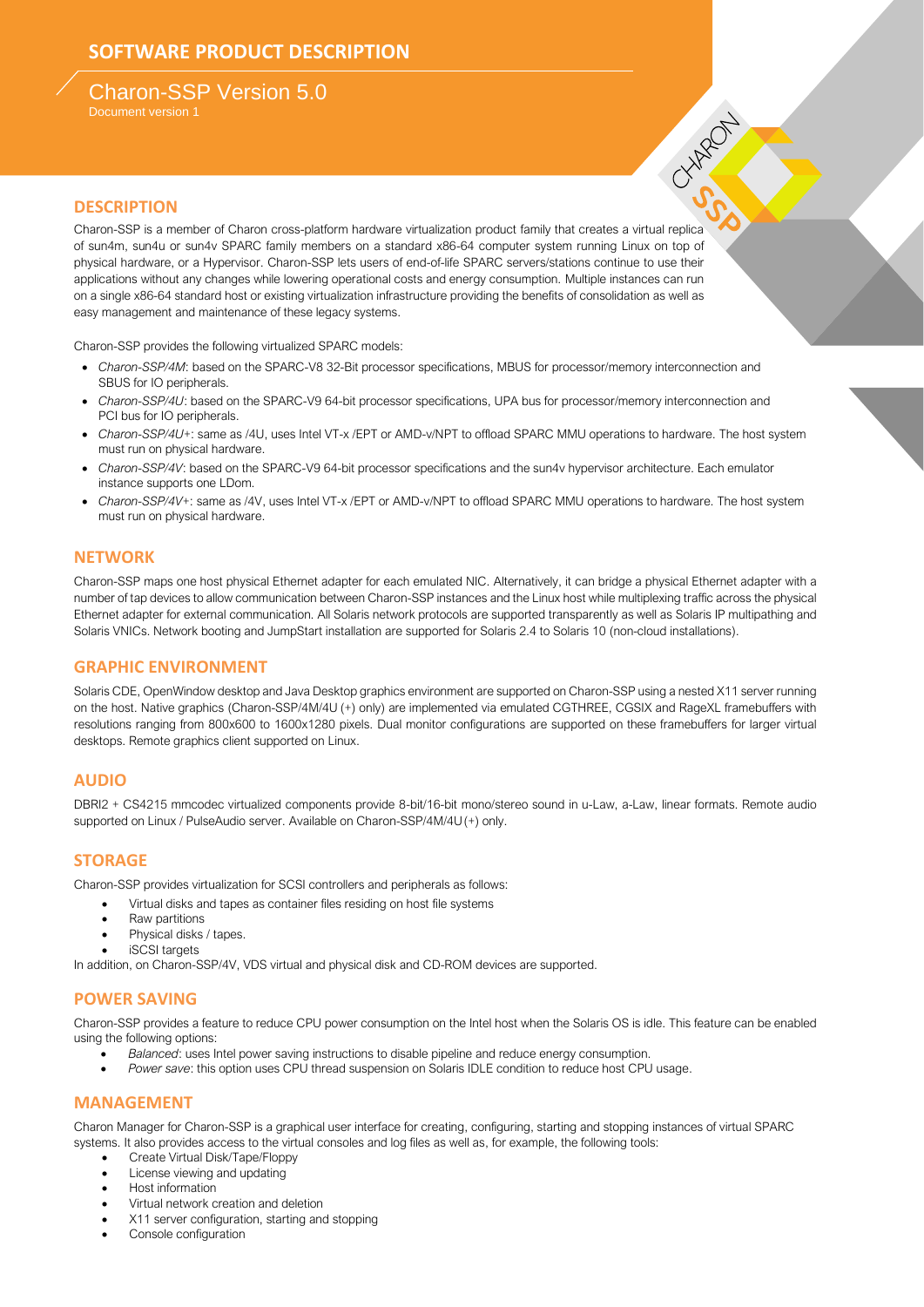### **PERFORMANCE**

Charon-SSP supports a 2-level dynamic instruction translation engine (Client JIT and Server JIT) for Charon-SSP/4U and /4V. Charon-SSP/4V(+) delivers the same level of performance as /4U(+). The table shows a virtual SPARC CPU test run under Solaris 10 on Charon-SSP/4U/4V(+) with Server JIT configuration, on a HP Proliant DL380 Gen 10 @3.0GHz Intel CPU.

|                |           | SSP/4U | <b>SSP/4U+</b> | SSP/4V | <b>SSP/4V+</b> |
|----------------|-----------|--------|----------------|--------|----------------|
| <b>CPU2000</b> | INT       | 1012   | 1491           |        |                |
|                | <b>FP</b> | 1238   | 1951           |        |                |
| <b>CPU2006</b> | INT       |        |                | 191    | 265            |
|                | <b>FP</b> |        |                | 160    | 217            |

#### **DISTRIBUTION**

Charon-SSP is distributed as:

- Baremetal: installation ISO image that contains the host operating system, Charon-SSP, and additional packages as well as the Baremetal GUI.
- RPM packages: Charon-SSP packages for Oracle Linux, Red Hat, and CentOS are available upon request.
- Cloud-specific images containing a customized Linux version and the Charon-SSP software (at time of writing AWS, OCI, Azure, GCP). Depending on the cloud platform, the images can be Automatic Licensing (AL) images (Stromasys-operated license server) or Virtual Environment (VE) images (customer-operated Virtual Environment License Server). The VE license functionality is also available on IBM cloud and VMware via conventional RPM package installation.

### **VIRTUALIZED HARDWARE AND GUEST OPERATING SYSTEMS**

|                                                         | Charon-SSP/4M (32 bit)                        | Charon-SSP/4U(+) $^{3}$ ) (64 bit)     | Charon-SSP/4V $(+)$ <sup>3)</sup> (64-bit) |  |
|---------------------------------------------------------|-----------------------------------------------|----------------------------------------|--------------------------------------------|--|
| <b>Number of SPARC CPUs</b><br>(Type, Min/Max)          | <b>SPARC V8 1/4</b>                           | <b>SPARC V9 1/24</b>                   | <b>SPARC V9 1/64</b>                       |  |
| <b>Emulated RAM</b>                                     | 64MB to 512MB                                 | 1GB to 128GB                           | 1GB to 1024GB                              |  |
| <b>Bus type: Slots</b>                                  | SBUS: 12 slots                                | PCI: 16 slots                          | PCI (slots $n/a$ )                         |  |
| <b>SCSI</b> controllers                                 |                                               | 2                                      | 2                                          |  |
| <b>Max.</b> number of SCSI<br>target IDs <sup>(4)</sup> | $\overline{7}$                                | 30                                     | 30                                         |  |
| Disks supported                                         | physical/partition/vdisk                      | physical/partition/vdisk               | physical/partition/vdisk                   |  |
| $CD/DVD$ support $1$ )                                  | physical/ISO image                            | physical/ISO image                     | physical/ISO image                         |  |
| Tape support <sup>1)</sup>                              | physical/vtape                                | physical/vtape                         | physical/vtape                             |  |
| <b>Ethernet controllers</b>                             | $\overline{2}$                                | 19                                     | $\overline{4}$                             |  |
| Serial ports <sup>1)</sup>                              | 10                                            | 34                                     | 17 (incl. vconsole)                        |  |
| <b>Graphics support</b>                                 | CGTHREE, CGSIX, X11 nested server             | RAGE XL, CGSIX, X11 nested server      |                                            |  |
| <b>VDS</b> storage devices                              |                                               |                                        | 120 <sup>1</sup>                           |  |
| <b>Audio</b>                                            | DBRIe+CS4215 codec                            | DBRIe+CS4215 codec                     |                                            |  |
| PCI pass-through <sup>1)</sup>                          |                                               | NI IEEE488 GPIB<br>Digi Serial Adapter |                                            |  |
| USB ports $1$                                           |                                               |                                        | $\mathbf{1}$                               |  |
| <b>Guest OS support</b>                                 | SunOS 4.1.3/4.1.4<br>Solaris 2.3 to Solaris 9 | Solaris 2.5.1 to Solaris 10            | Solaris 10 to Solaris 11.4 <sup>2</sup>    |  |

**1) Restrictions for cloud environments:** no physical CD-ROM, no physical tape, only 2 built-in serial ports, no PCI pass-through or USB support. 2) Please refer to the Charon-SSP user's guide for more detail.

3) Charon-SSP/4U+/4V+ are only supported on physical hardware running Charon-SSP Baremetal or certain cloud-specific images (depending on hardware options offered by cloud provider).

4) The numbers show the max. number of SCSI target IDs. Each SCSI target ID can have up to 8 LUNs. Therefore, the overall number of SCSI devices can be larger than the number of target IDs. The exact number depends on the emulated hardware, the guest operating system version, and the SCSI devices used.



**DAMO**